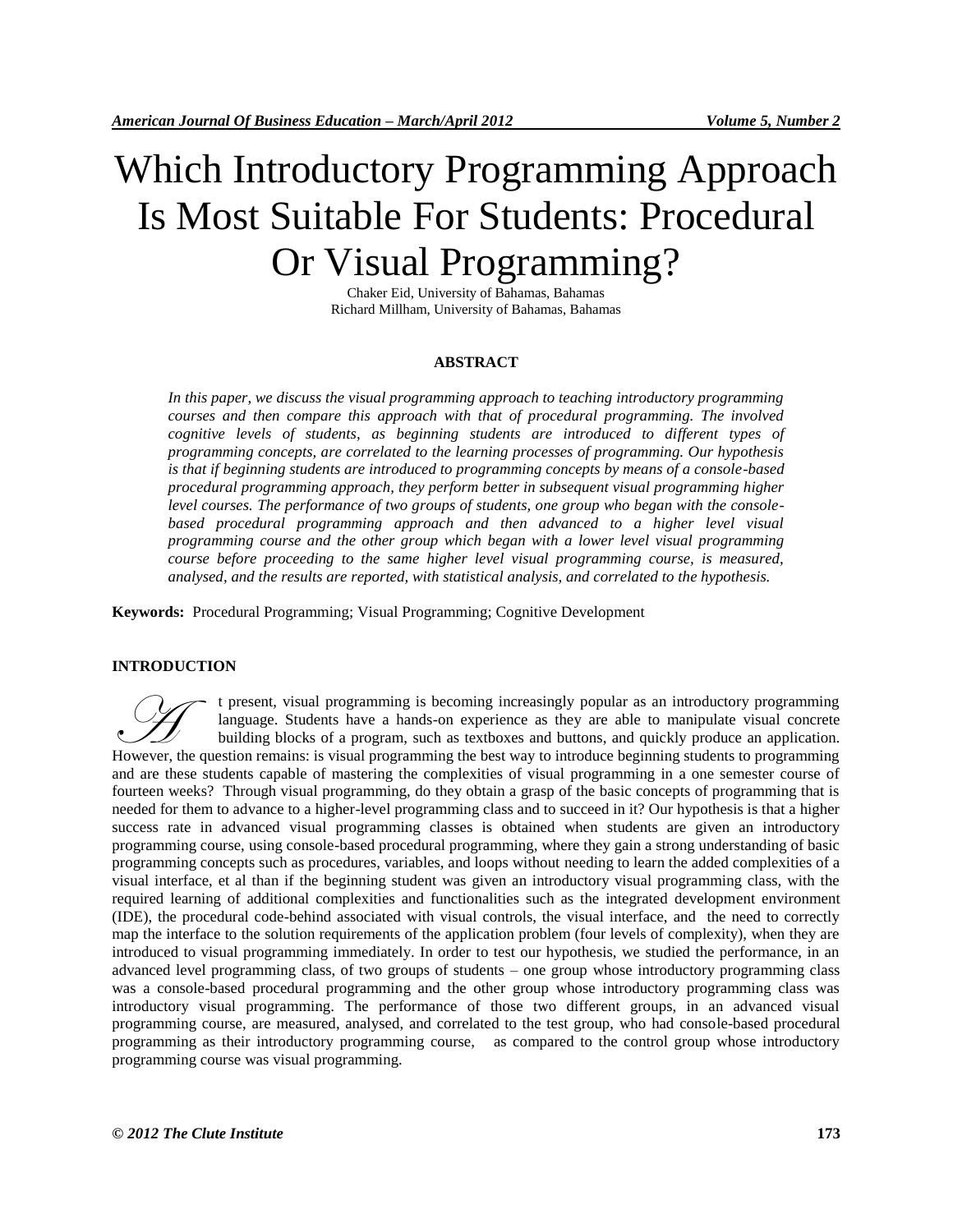## *American Journal Of Business Education – March/April 2012 Volume 5, Number 2*

In order to discuss procedural and visual programming approaches, these approaches must be defined. Louden defines procedural programming as a sequential execution of instructions and the storage of values and the manipulation of these values, via variables, within the program (Louden, 1993). Visual programming can be defined as the manipulation of visual objects on a computer screen. This visual manipulation provides a concrete component which enables even those at the concrete operational level to handle this type of programming (Pendergast, 2006). In addition to visual objects on the screen, many visual programming languages, such as Microsoft Visual Basic, have procedures associated with each visual object, which are invoked by users, in order to perform their functionality. Consequently, besides manipulating virtual visual objects on the screen, students must know how to write the procedural code to implement the functionality associated with each of these objects and their events (event-handler procedure or "code-behind"). This procedural programming involves a formal level of cognition (Chiapetta 1976) In addition, visual programming involves the use of an integrated development environment (with additional functionalities of views, interactive debugging, etc) plus the need for students to be able to visualise user interface requirements into a well-ordered visual interface (Zak, 2005).

#### **CHANGE IN PROGRAMMING LANGUAGE TEACHING**

In order to understand the debate of the choice of introductory programming language, it is important to understand how the choice of introductory programming languages has changed. Up until 1990, the programming language of choice for IT students was COBOL, largely due to its popularity for use in business applications. However, from the 1990s, many computer science programs began to introduce students to procedural programming via the PASCAL programming language. The increasing use of personal computers, with the availability of PCbased procedural programming languages such as Turbo Pascal, reinforced this trend. By the late 1990s, the popularity of object-oriented programming languages along with the feasibility of visual programming made visual programming languages predominant (Pendergast, 2006) Now, educators are faced with the dilemma of what introductory programming language is best suited for their beginning students. In this paper, we argue that the best introductory programming language for beginning student is console-based, procedural programming, which stimulates higher level thinking amongst students without adding layers of additional complexity such as the IDE to confuse them.

#### **BODY OF PAPER**

Although most North American educational institutes have moved towards the visual programming approach of teaching introductory programming courses, we believe that it is more natural to reverse the course and introduce students to programming concepts via a console based procedural programming, in the same way that programming languages have evolved. This approach has the benefit of introducing students to elementary building bricks of programming one concept at a time and enabling them to move up on levels of complexities that require higher cognitive levels. For instance the concept of function or method or procedure is at a higher level that the concept of a variable or a loop and often encompasses one or several elementary concepts. Also the class is a higher logical concept than a function and functions make part of the body of a class. The analogy is that the brick is part of a wall and a wall is a part of a storey and the stories make up the building; our approach is to introduce the students to the brick first and then, using the brick as the first building block, move on higher up.

Our argument is partially based on the levels of cognitive processes that people adapt while learning a particular programming language. According to many researchers, the cognitive processes of people learning procedural versus visual programming are quite different and that these differences may account for how programming concepts are learned. In order to better understand how these cognitive processes relate to learning programming concepts, the cognitive development theory of one of the foremost researcher in this area, Piaget, must be understood. These states of Piaget's cognitive development theory correspond to the building blocks of programming from concrete (virtual visual blocks of the user interface) to formal (abstract logic embedded in procedural programming).

Piaget developed a cognitive development theory that consisted of three states of development: preoperational, concrete, and formal operations (Piaget 1972 & Epstein, 1990). Pre-operational is the mental age from 2 years to 7 years. Concrete conceptualisation is the understanding of conservation of matter and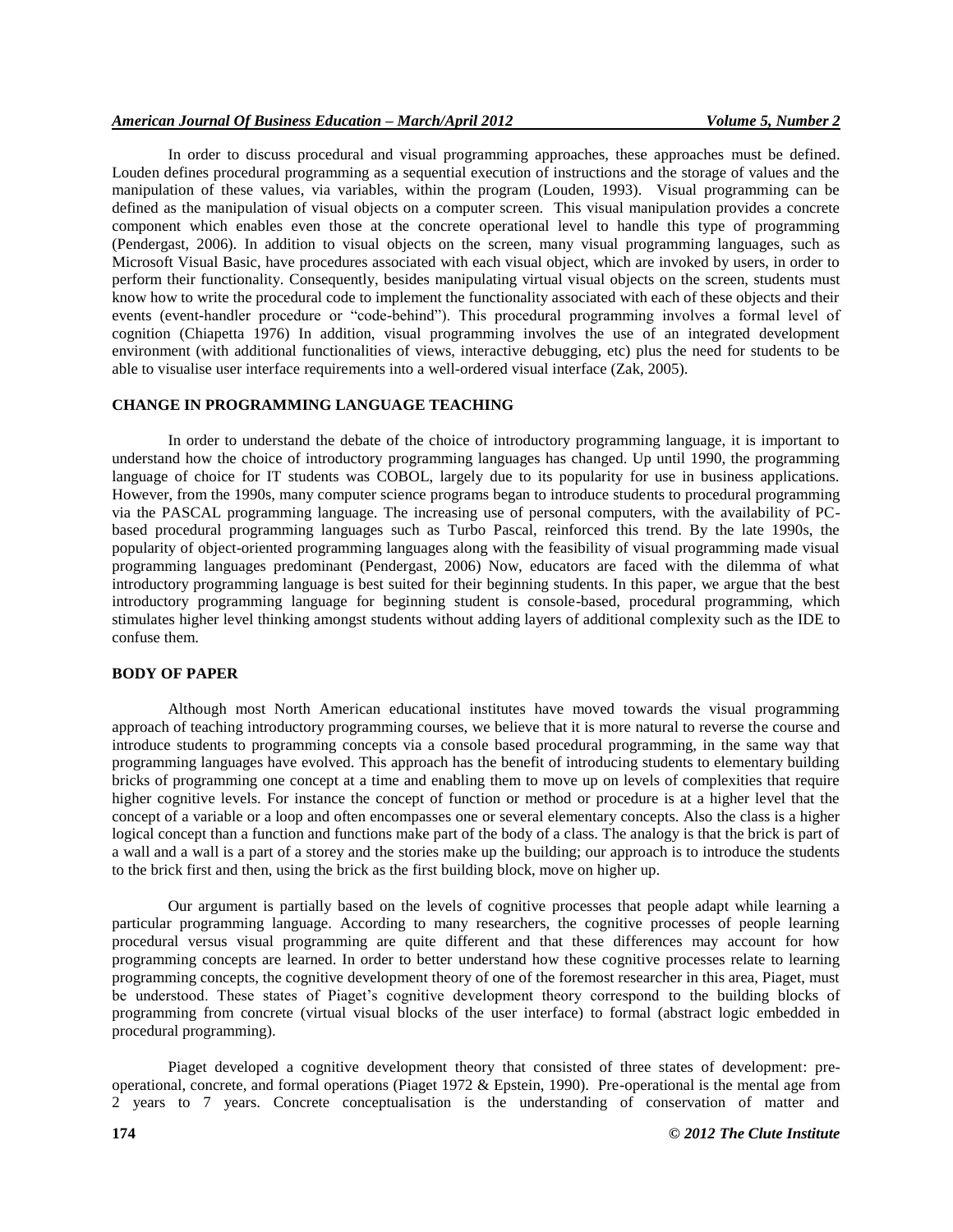classification/generalisation (such as the conclusion that all cars are vehicles but not all vehicles are cars). However, Barker concludes that a person at the concrete level is unable to comprehend concepts such as mathematical ratios (Barker, 1983). The highest cognitive development level as defined by Piaget is the formal operations. Formal operations consist of the ability of a person to deal with abstractions, form hypotheses, systematically solve problems and engage in mental manipulations (Biehler and Snowman 1986). Lawson determined that a precondition to developing the ability for formal operations is an understanding of biconditional reasoning, "if and only if" logic. Biconditional reasoning plays an important role in procedural programming; if a person is unable to utilise biconditional reasoning and cannot make the move from concrete to logic/abstract thinking (Chiapetta 1976), procedural programming is difficult to learn (Becker, 1982). However, research has indicated that formal operations, such as abstract and logical thinking, may occur much later in some people or never occur (Griffiths 1973, Schwebel 1975, and Pallrand, 1979). In one study, only 17% of 7th graders, 23% of 8th graders, and 34% of 12th graders reach this formal operational stage (Renner, 1978). This study is buttressed by another study by Epstein that showed that while 20% of 13 year olds were at the formal operational stage, 78% were at the concrete operational stage and 2% remained at the preoperational stage of Piaget's cognitive development (Epstein, 1980). In regards to this paper, several studies indicated that a majority of adults, which include college students and professionals, fail at many formal operational tasks (Sund 1976 & Petrushka 1984). Griffiths and Schwebel have demonstrated that many college students do not obtain full formal operational thinking (Griffiths 1973 & Schwebel 1975).

Hudak argues that the greater abstract learning style, in the formal operational reasoning ability stage of Piaget's cognitive development theory, helps them learn procedural programming (Hudak and Anderson, 1990).

Although the manipulation of virtual visual objects on the user interface is intuitive at the concrete cognitive level, in order to implement the functionality associated with these objects (the procedural "code-behind"), the developer needs a higher, more abstract level of thinking. In order to develop the logic necessary for computer procedural programming successfully, several studies have demonstrated that formal operational reasoning ability is required (Fletcher 1984, Little 1984, Azzedine 1987, and Hudak 1990). Alustrum has demonstrated that beginning computer science students experience more problems understanding concepts that involve mathematical logic than other types of concepts, such as virtual manipulation of visual objects (Almstrum, 1994 & Losh, 1984). Cafolla has deduced that "some people of college age have difficulty learning procedural programming. This suggests that the cognitive skills needed to learn procedural programming develop later or perhaps never, in some" (Cafolla, 1987)

In order to tie in Piaget's cognitive development theory with that of dominant brain hemisphericity, the following table is provided. Montfort, through his study of brain interactions, found Computer Science and Mathematics students tended to be left brain dominant while music, art, oral communication, and journalism students had a tendency for right brain dominance (Montfort, 1990). Table 1 indicates the various programming paradigms and the cognitive development levels of Piaget associated with it.

|                                                          | <b>Piaget's Cognitive Development Levels Cognitive Style</b> |                |                   |              |                            |
|----------------------------------------------------------|--------------------------------------------------------------|----------------|-------------------|--------------|----------------------------|
| Paradigm                                                 | <b>Pre-Oper</b>                                              | Concrete       | <b>Pre-Formal</b> | Formal       | Formal<br>(Hemisphericity) |
| Procedural (COBOL, logic sequence)                       | <b>Burnout</b>                                               | <b>Burnout</b> | Burnout           | P & M        | Left Brain                 |
| Object Oriented $(C_{++}, \text{Java}, \text{concepts})$ | <b>Burnout</b>                                               | <b>Burnout</b> | <b>Burnout</b>    | $P \& M$     | Either hemisphere          |
| Visual (Visual Basic)                                    | Burnout                                                      | <b>Burnout</b> | $P \& M$          | <b>Bored</b> | Either hemisphere          |
| Script (HTML Web pages)                                  | Burnout                                                      | $P \& M$       | <b>Bored</b>      | <b>Bored</b> | <b>Right Brain</b>         |

**Table 1: Programming Languages and Cognitive Development/Style Programming**

**(**P & M; productive and motivated) (White, 2002)

The argument is that students, as part of the introductory programming course, should first learn consolebased, procedural programming. This type of programming introduces students to the concepts of variables, iteration, selection, variable manipulation, and procedures with simple input and output displays. Students can focus on the basic concepts of programming without the confusing added complexities of classes, visual programming components, the functionalities of an integrated development environment, or the user interface design requirements. Once they master the basics of programming, they are better able to apply these concepts to additional

#### *© 2012 The Clute Institute* **175**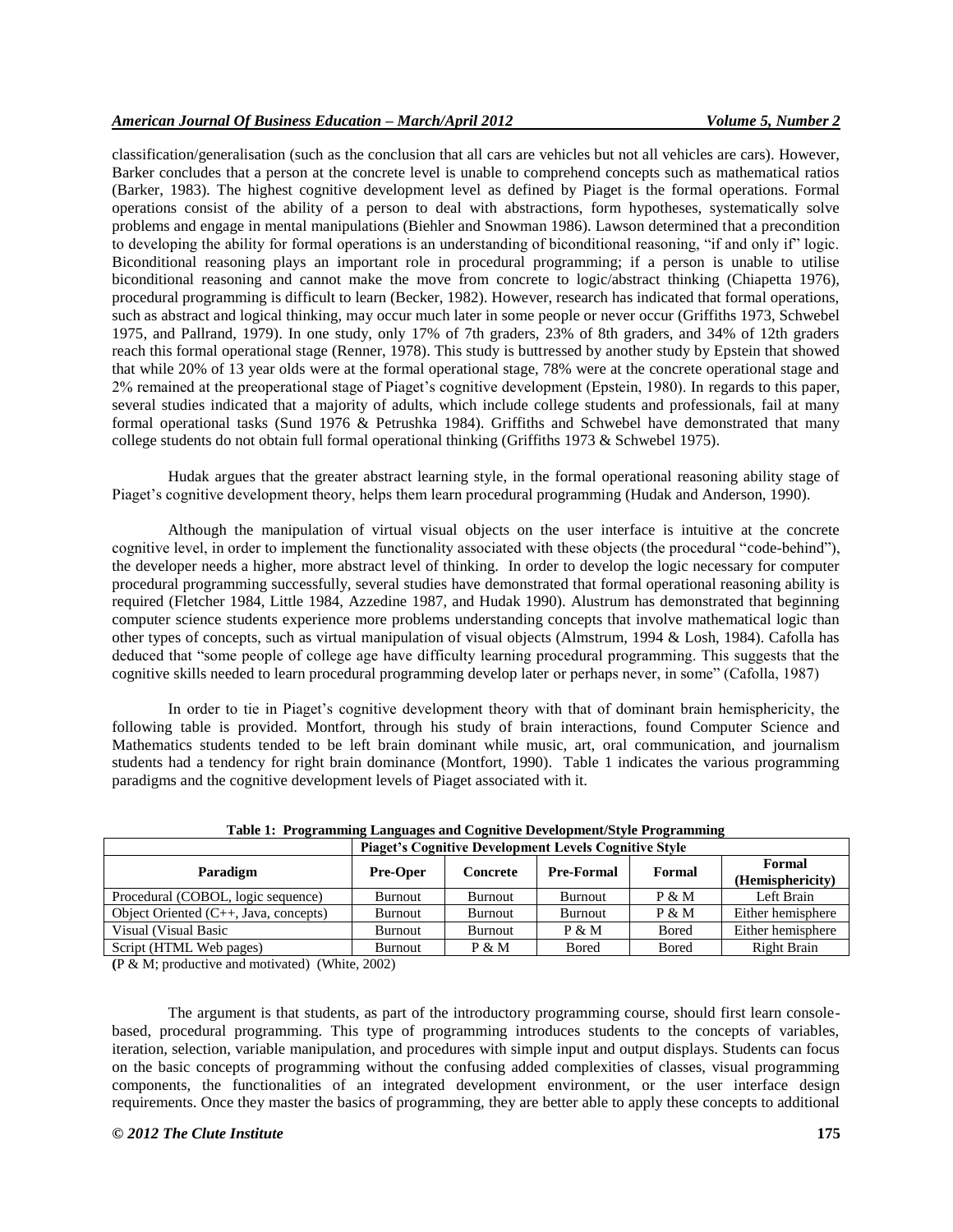layers of complexity, such as a graphical user interface, in visual programming. Without such a background, students do not practice their higher level cognitive ability but focus on the concrete – develop attractive graphical user interfaces - yet, because they lack the background of procedural programming, are confused by programming that control the functioning of the interface (the "code behind") which closely resembles procedural programming, differing only in that the procedures may be invoked by events on the interface rather than called directly by the programmer (Chiapetti, 1976 & Piaget, 1972). An analogy to starting students with visual programming as opposed to procedural console based programming is to introduce pupils to algebraic equations solving before they master the operations on numbers (Piaget, 1972). The idea to introduce a beginning student to visual programming first might appear intuitive and easier for students to comprehend; this is, however, true only at the surface level since any response to any event involving a visual object involves an event-handling procedure that contains elements such as variables, logical statements et al. By introducing students to visual programming without having mastered elementary concepts contained within the procedure we are, in fact, introducing them to programming at three levels of complexity and then try to bring them down to the first level of complexity. This introduction to multiple levels of complexities has the negative effect of giving them the impression that programming is easy enough - it could be learned simply by manipulating controls on graphical forms that appear to be concrete. However, when students learn that any event invoked on these virtual controls involve programming event-handling procedures with a logical sequence of code in order for their graphical interfaces to function, they tend to switch off.

We tracked the progress of several classes, of up to 20 students per class, for several years as to their performance in advanced, object-oriented, visual programming. Our test group consisted of students who had taken a class in console-based, procedural programming before their advanced programming class while our control group consisted of students who took an introductory object-oriented visual programming class.

In order to investigate this correlation of programming types and cognitive levels, Azzedine tested 203 students from the 6th grade to college level with the Langeot Test of Cognitive Development, which mirrors Piaget's cognitive development theory, and compared their testing results, and cognitive level, with their results on programming tests. His results, that procedural programming involves a higher cognitive level, relates to our findings (Azzedine, 1987).

Using statistical analysis of average and standard deviation, the average grade of the test group was compared with the average grade of the control group. Our data demonstrates that our test group had a statistically significantly higher grade average (18% higher) than those of our control group. The standard deviance was 14 for the test group and 12 for the control group. Because the standard deviation between the test and control groups was very similar, it demonstrates that our conclusion is well-founded.

Data analysis shows a significant higher performance by the test group and hence supports the hypothesis.

#### **CONCLUSION**

The performance and measurement of our test and control groups demonstrate that beginning students, whose introductory programming class is console-based procedural programming, do statistical significantly better in an advanced visual programming class than other beginning students whose introductory programming class is an introductory visual programming class. This significant improvement confirms our hypothesis. Piaget's cognitive development levels, and subsequent studies related to them, that a higher cognitive level is required to grasp the procedural concepts of programming. The use of a higher cognitive level enables students to fully grasp basic programming concepts and to be able to apply them abstractly to a more concrete visual programming paradigm. If students do not rise up to this higher level of cognitive development (by being introduced to and remaining with only visual programming), they tend to remain at the lower concrete cognitive level. Hence, they are unable to think abstractly and they have difficulty applying abstract programming concepts to the coding implementation ("codebehind") of a visual programming application.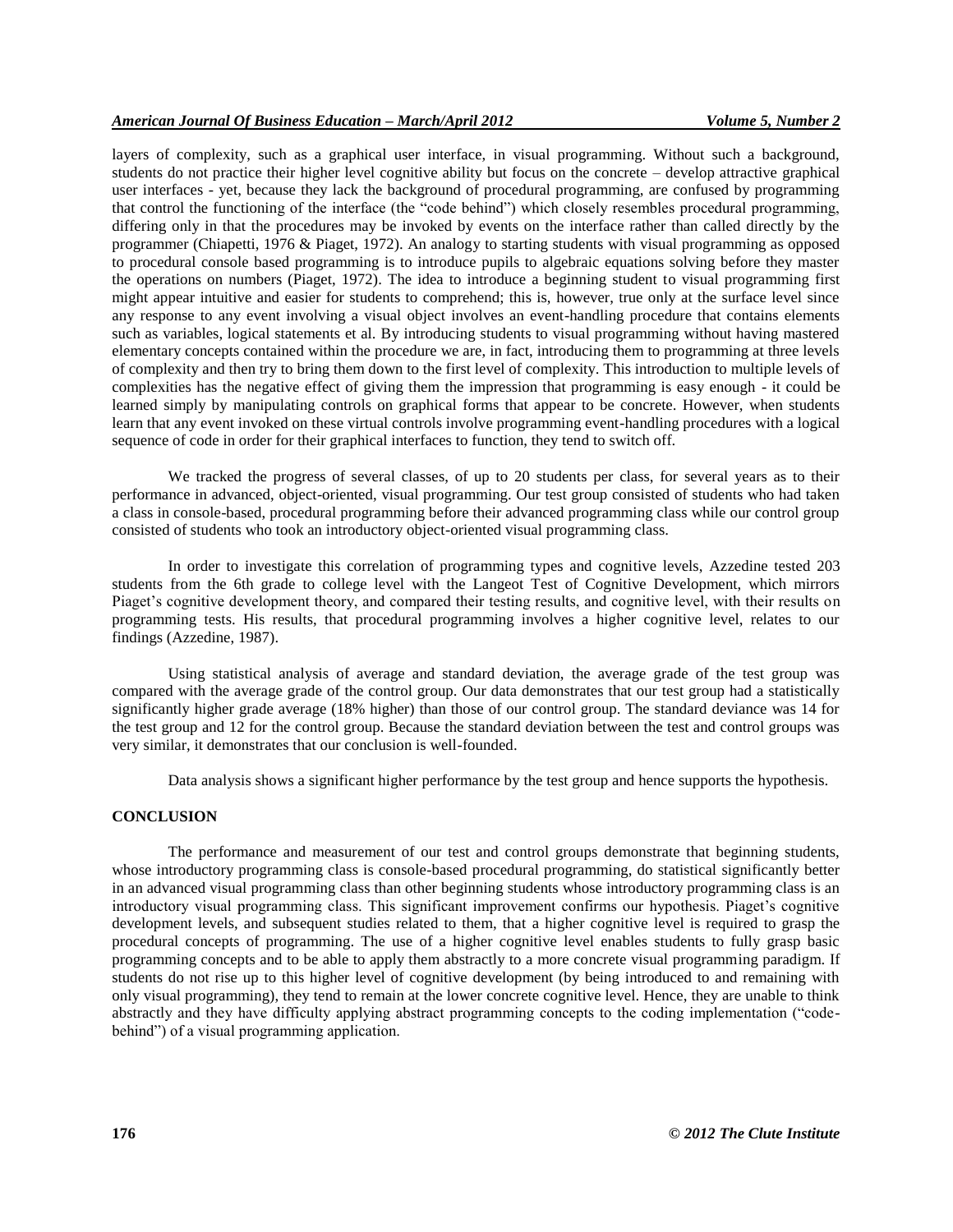# **AUTHOR INFORMATION**

**Richard Millham** is an assistant professor of computer science at the University of Bahamas. After working in industry for 15 years, he joined academe and has taught for many years. He has worked revising curriculum for the University of Bahamas, Catholic University of Ghana, and the Catholic University of the Sudan. His teaching interests are in the area of software engineering and evolution, service oriented computing, and programming. He holds a BA(Hons) in Computer Science from the University of Saskatchewan, MSc from the University of Abertay in Dundee, Scotland, and a PhD from De Montfort University in Leicester, England. E-mail: richardmillham@hotmail.com. Corresponding author.

**Chaker Eid** is an assistant professor of computer science at the University of Bahamas. He has over ten years of IT industry experience supplemented with eleven years of IT/mathematics teaching experience. He holds a BSc in Mathematics from the University of Windsor in Canada and two MScs, one in mathematics and the other in computer science, from the University of Detroit-Mercy in the US. E-mail: chakereid@yahoo.com.

# **REFERENCES**

- 1. Almstrum, V. L. (1994), "Limitations in the Understanding of mathematical Logic by Novice Computer Science Students." Unpublished Dissertation, University of Texas, Austin, Tx.
- 2. Azzedine, A. (1987), "The relationship of cognitive development, cognitive style and experience to performance on selected computer programming tasks: An exploration." Dissertation Abstracts, B48(6), 1799.
- 3. Barker, R. J. and E. A. Unger (1983), "A Predictor for Success in an Introductory Programming Class based upon Abstract Reasoning Development." Proceedings of the 14th SIGCSE Technical Symposium on Computer Science Education of the ACM, Orlando, Florida.
- 4. Becker, H. J. (1982), "Microcomputers in the Classroom -- Dreams or realities?" ERIC(ED217872).
- 5. Biehler, R. F. and J. Snowman (1986), *Psychology Applied to Teaching*. Houghton Miffin Company, Boston.
- 6. Cafolla, R. (1987), "The Relationship of Piagetian formal Operations and other cognitive factors to computer programming ability (Development)." Dissertations Abstracts, A47(7), 2506.
- 7. Chiapetta, E. (1976), "A review of Piagetian studies relevant to science instruction at the secondary and college level." *Science Education*, 60, 253-261.
- 8. Epstein, H. (1980), "Some biological bases of cognitive development." *Bulletin of the Orton Society*, 30, 46-52.
- 9. Fletcher, S. H. (1984), "Cognitive Abilities and Computer Programming." EDRS(ED259700).
- 10. Folk, M. J. (1973), "Influences of Developmental Level on a Child's Ability to Learn Concepts of Computer Programming." Dissertation Abstracts International, 34(3), 1125a.
- 11. Griffiths, D. H. (1973), "The Study of the Cognitive Development of Science Students in Introductory Level Courses." ERIC(ED096108].
- 12. Hudak, M. A. and D. E. Anderson (1990), "Formal Operations and Learning Style Predict Success in Statistics and Computer Science Courses." *Teaching of Psychology*, 17(4) 231-234.
- 13. Little, L. F. (1984), "The Influence of Structured Programming, Gender, Cognitive Development and Engagement on the Computer Programming Achievement and Logical Thinking Skills of Secondary Students." Dissertation Abstracts, A45(6), 1708.
- 14. Losh, C. L. (1984), "The relationship of student hemisphericity to performance in computer programming courses." Dissertation Abstracts A44(7), 2127.
- 15. Louden, K. C. (1993), *Programming Languages, Principles and Practice*. PWS Publishing Company, Boston.
- 16. Monfort, M. and S. A. Martin and W. Frederickson 1990, "Information-processing differences and laterality of students from different colleges and disciplines." *Perceptual & Motor Skills*, 70(1), 163-172.
- 17. Piaget, J. (1972). Intellectual evolution from adolescence to adult. *Human Development*, 15, 1-12.
- 18. Pallrand, G.J. (1979), "The transition to formal thought." *Journal of Research in Science Teaching*, 16, 445-451.